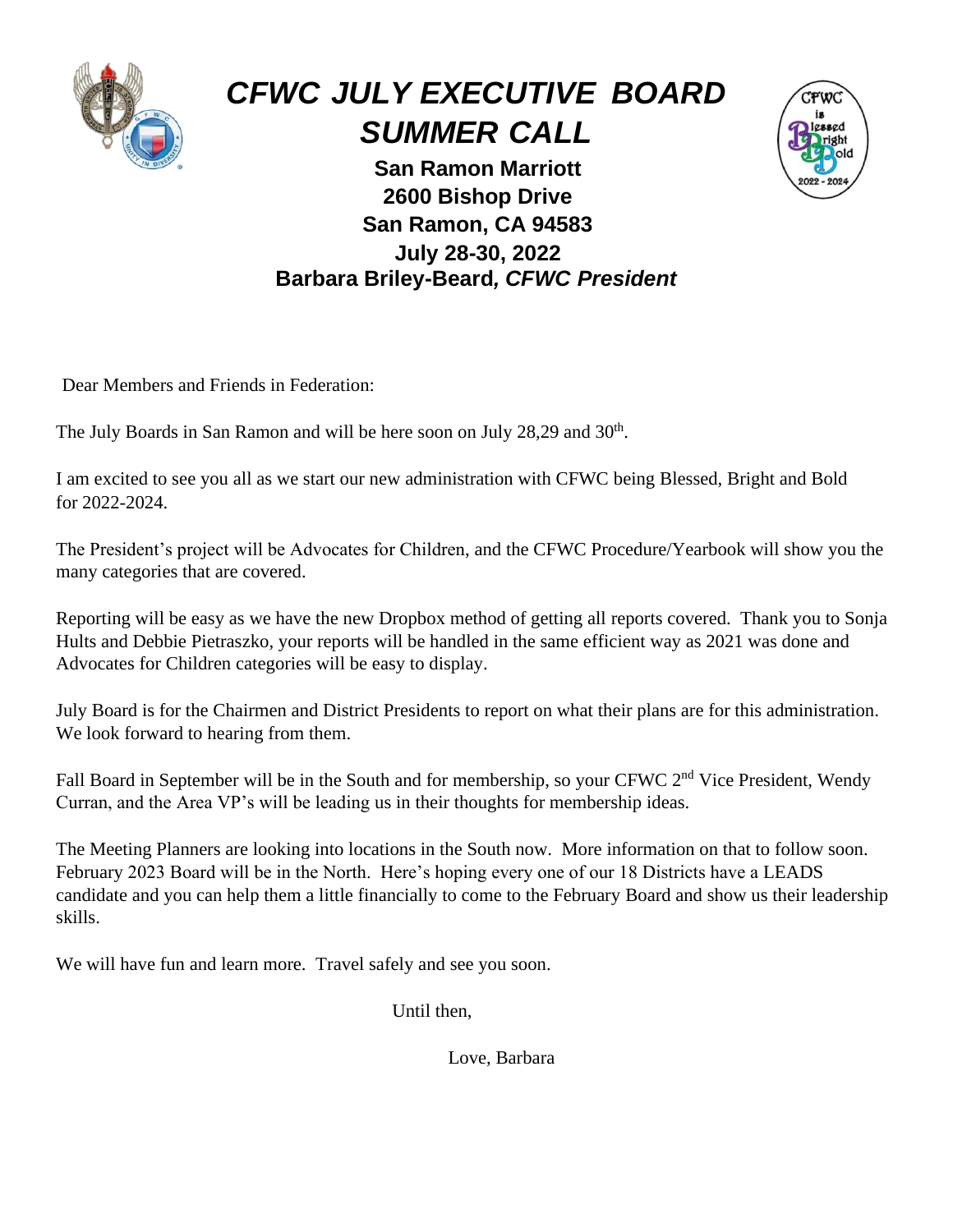**Attendance is required for the following members:** Elected and appointed officers for this administration District Presidents or alternate members of their district

District First Vice Presidents or alternate member of their district CFWC Program Chairmen: Administrative & Special Appointment Chairmen Past CFWC State Presidents

**Attendance:** It is the responsibility of all Executive Board members to attend the CFWC Meetings, remember to sign in. Please plan to check out no earlier than Sunday morning as we have contracted to fill a block of rooms through Saturday night.

**Absences:** If you can't attend the meeting, please notify: Gina Radocchio, Corresponding Secretary at [spiritedbootsie@yahoo.com](mailto:spiritedbootsie@yahoo.com)

Also notify the Officer assigned to your grouping below:

- Barbara Briley-Beard: [bbins@hotmail.com:](mailto:bbins@hotmail.com) Officers, Administrative Chairmen & District
- Sonya Matthies: [shmatthies@verizon.net:Presidents,](mailto:shmatthies@verizon.net:Presidents) District 1st Vice Presidents & Program Chair
- Wendy Curran: [wendycurran5@gmail.com,](mailto:wendycurran5@gmail.com) CFWC 2nd Vice Presidents, Area Vice Presidents and District Membership Chairmen
- Committee members: please contact your Committee Chairman if you are unable to attend.

**Area Meetings:** Area meetings will be open to all interested members on Friday afternoon.

#### **Attire:**

Thursday Meetings: Casual Friday Evening: Comfortable After-Five Saturday Day: Business Casual C Saturday Evening: Comfortable After-Five

#### **Remember…**

Meeting rooms are chilly, bring a sweater or wrap.

**The Executive Board Business** meals are open to all Federation Members and Guests. Please invite club members to join us for any of the Friday or Saturday business meetings/meal functions to become acquainted with CFWC Leadership, Programs and Procedures.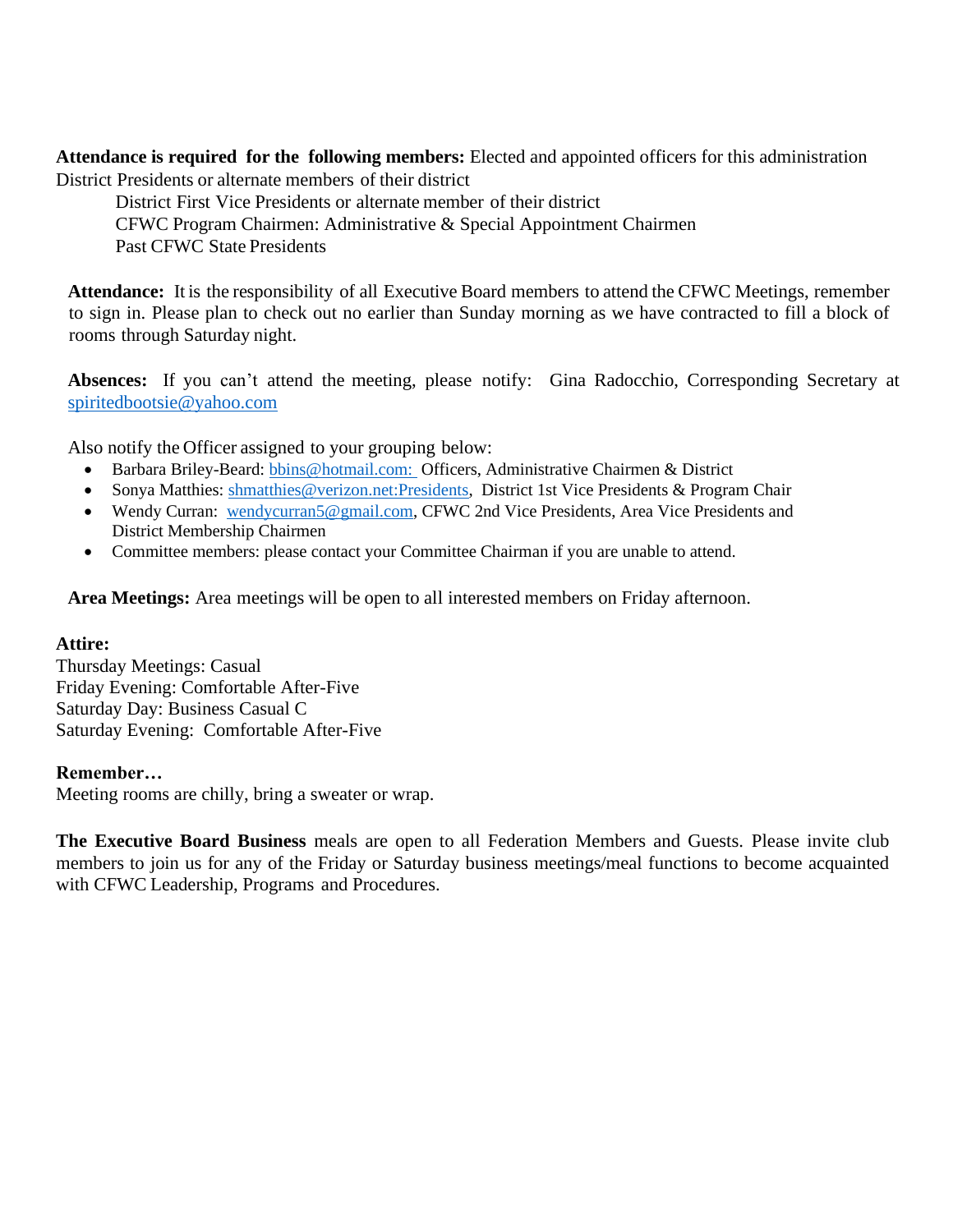| <b>Hotel Information:</b> | San Ramon Marriott                    |  |
|---------------------------|---------------------------------------|--|
|                           | 2600 Bishop Drive, San Ramon CA 94583 |  |
|                           | Hotel is off Highway 680              |  |
|                           | 800-228-9290 OR 925-867-9200          |  |

\*See Hotel Website at San Ramon Marriott for direction and hotel information

Hotel rate: Double-Double Room or King Room \$129.00

Reservations may be made by calling the hotel directly at **800-228-9290 or 925-867-9200** and telling them you are with the California Federation of Women's Clubs and want the group rate of \$129.00. Parking is complementary.

## **Hotel reservations must be made on or before Wednesday, June 29, 2022 Meal reservations must be received on or before July 8, 2022**

**All Attendees:** Please mail the enclosed Meal Reservation Form and your check for \$220.00 (payable to CFWC). Meals and meeting are open to all CFWC members.

> Carol Lopez-Lucey, CFWC Meeting Planner 5811 Cattleya Way San Ramon, CA 94582

Guests wishing to attend individual meal sessions may contact Meeting Planner for individual meal pricing:

Carol Lopez-Lucey by email at [cartom3247@att.net](mailto:cartom3247@att.net) or call/text 925-785-3395.

**Dietary Restrictions:** If you have a medical or religious dietary restriction to which you must adhere, make sure to describe your restriction on the reverse side of your Meal Registration Form. Every attempt will be made to honor these requests. You will receive a special meal ticket at the Registration table in the hotel lobby. Present this ticket to your server to receive your alternate meal. Requests to omit certain food items due to taste dislikes are extremely difficult and cannot be accommodated (including alternative dessert items).

**Registration:** All meeting sessions include a meal. A meal ticket is needed to enter the room. Non-ticket holders may enter after the entire meal is served. To receive your meal tickets, check in at the Registration table in the hotel lobby. (Open Thursday PM and Friday & Saturday AM)

**Timekeeper:** In the interest of time, our Timekeeper at this meeting is Sharie Meyer. She will have warning signs to keep you informed of your time left to report. Reports are 3 minutes, unless otherwise informed by the President. If you are reporting at this meeting, please adhere to this limit and everyone will appreciate you! Motions are not timed; however, discussions may be limited.

#### **If you are reporting at this meeting, keep your report to 3 minutes and bring 3 copies to give to the Corresponding Secretary.**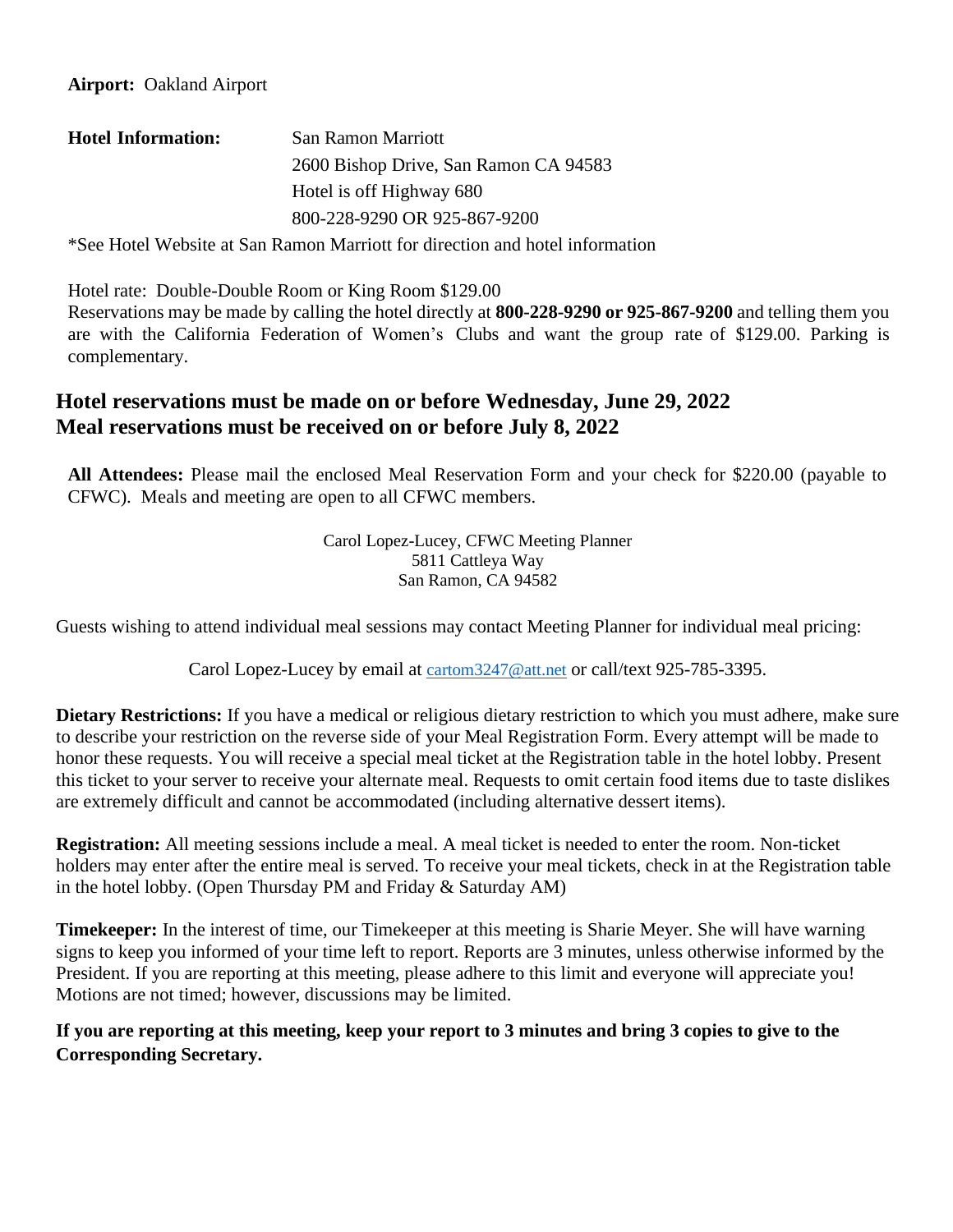Agenda, July 28, 29, 30, 2022 Summer Board Meeting of GFWC California Federation of Women's Clubs Agenda, July 28, 29, 30, 2022 (Subject to Change)

# **Thursday, July 28, 2022**

| $1:00-3:00$ pm                  | Membership                                                                                   | Salon G                |
|---------------------------------|----------------------------------------------------------------------------------------------|------------------------|
| $1:00-3:00$ pm                  | Finance                                                                                      | Salon H                |
| $6:30-10:00$ pm                 | <b>CFWC Executive Committee Meeting</b>                                                      | <b>Pleasanton Room</b> |
|                                 | (closed meeting)                                                                             |                        |
|                                 | <b>Friday, July 29, 2022</b>                                                                 |                        |
|                                 | <b>Committee Meetings</b>                                                                    |                        |
| 10:00 am                        | Communications                                                                               |                        |
|                                 | <b>CFWC Executive Board Meeting</b><br>11:30-3:30 PM<br>Salon One                            |                        |
| Call to Order                   | Barbara Briley-Beard, CFWC President                                                         |                        |
| <b>Opening Remarks:</b>         | 3 Minutes each                                                                               |                        |
| <b>Inspirational Message</b>    | Sharie Meyer, Inspirational Values & Timer Chair                                             |                        |
| <b>Patriotic Message</b>        | Diane Waterhouse, Civic Engagement & Outreach Chair                                          |                        |
| Renewal of Pledge of Allegiance | Diane Waterhouse, Civic Engagement & Outreach Chair                                          |                        |
| America the Beautiful           | Edie Seger, Songleader                                                                       |                        |
| Welcome & Introductions         | Barbara Briley-Beard, CFWC President                                                         |                        |
| Welcome                         | Area A Vice President - Toni Lima<br>Mt. Diablo District President - Lynn Confetti-Ledbetter |                        |
| <b>Welcome First Timers</b>     | Wendy Curran, CFWC Second Vice President                                                     |                        |
| Correspondence                  | Gina Raddochio, CFWC Corresponding Secretary,                                                |                        |
| <b>Meal Blessing</b>            | Sharie Meyer, Inspirational Values & Timer Chair                                             |                        |
|                                 |                                                                                              |                        |

Lunch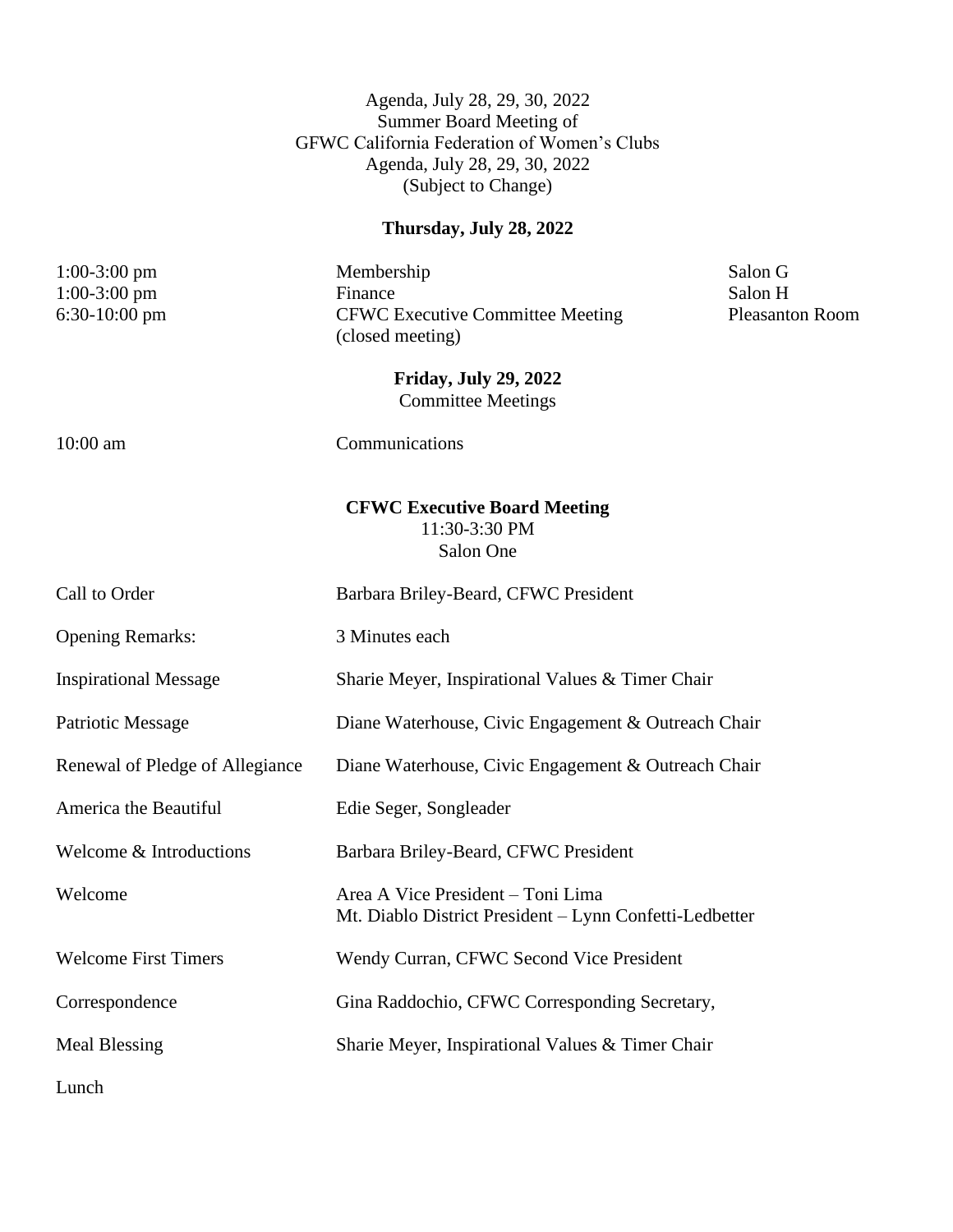Reconvene

Officer Reports: 3 Minutes each All Officers, please provide a copy of your Report to: CFWC Corresponding Secretary, Gina Radocchio Corresponding Secretary Gina Radocchio Recording Secretary Cindy Sanders Approval of Minutes from February 24-26, 2022 Executive Committee Recommendations Director of Finance Marsha LaRusso Treasurer Jill Drescher Financial Secretary Deborah Bushnell Parliamentarian Joyce Opjorden Area A District President's Reports (3 Minutes) • Alameda Gloria Santiago • Loma Prieta Anne Cochrane • Mt Diablo Lynn Confetti-Ledbetter • Redwood Mary Balletta • Shasta Harriet Gomez • Sutter Carol Spiker Announcements Valerie Barnes & Carol Lopez Lucey, Meeting Planner 4:00 P.M. Area Meetings: 45 minutes each Open to All Attendees • Area A: Toni Lima, Area A Vice President Salon F • Area B: Rosette Clippinger, Area B Vice President Salon G • Area C: BJ Addis, Area C Vice President Pleasanton • Area D: Lynne Youngstrom, Area D Vice President Danville **CFWC Executive Board Meeting** 6:30 pm – 9:00 pm Salon One Reconvene Meal Blessing Sharie Meyer, Inspirational Values & Timer Chair

**Dinner** 

Program: 30 Minutes: Advocates for Children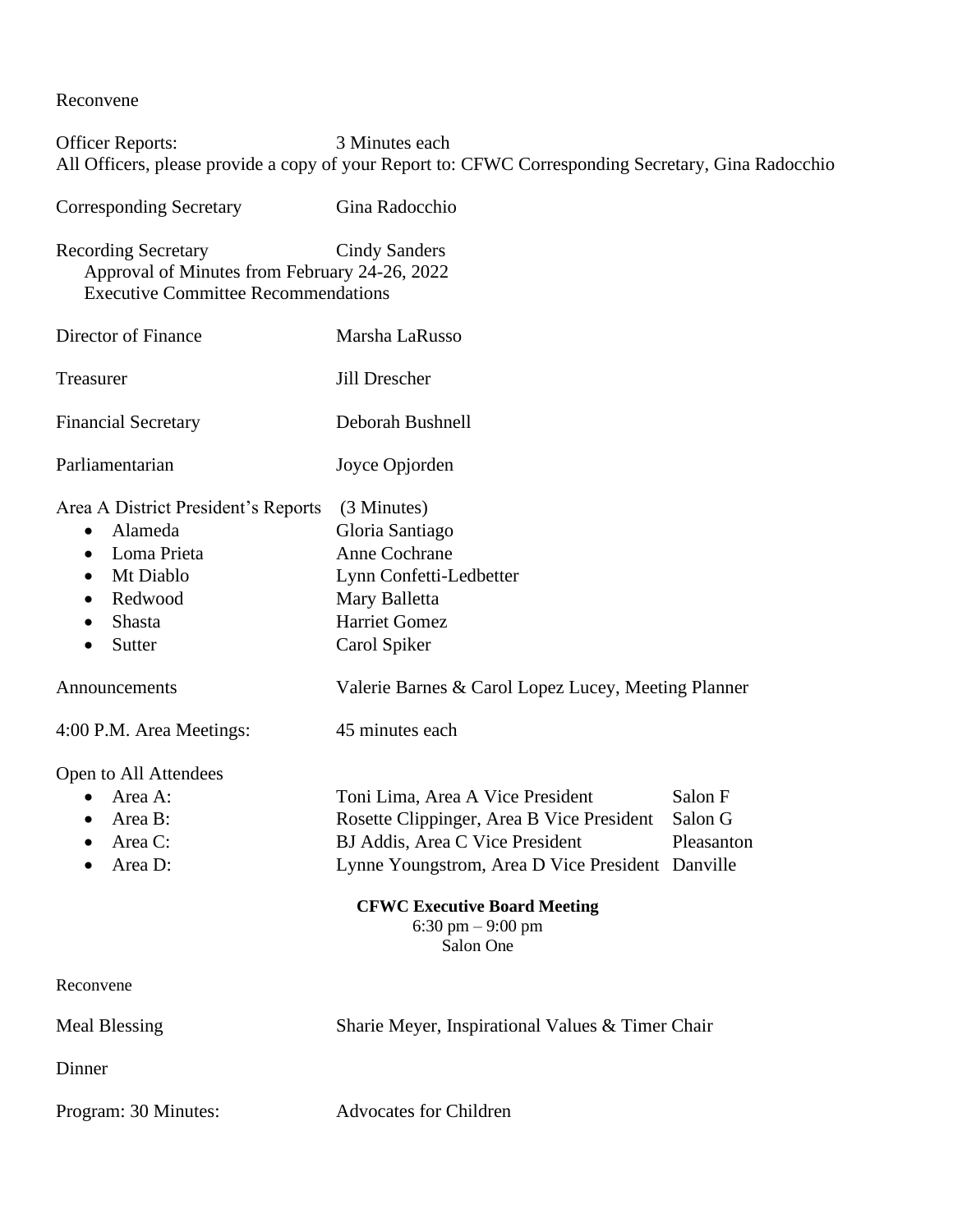Officer Reports: 3 Minutes each All Officers, please provide a copy of your Report to: CFWC Corresponding Secretary,

| Area A VP<br>Area B VP<br>$\bullet$<br>Area C VP<br>$\bullet$<br>Area D VP                                                                       | Toni Lima<br>Rosette Clippinger<br><b>BJ</b> Addis<br>Lynne Youngstrom |
|--------------------------------------------------------------------------------------------------------------------------------------------------|------------------------------------------------------------------------|
| Area B District President's Reports<br>San Gabriel Valley<br>$\bullet$<br>San Joaquin Valley<br>$\bullet$<br><b>TAD</b><br>Yosemite<br>$\bullet$ | 3 Minutes each<br>Abbey Howell<br>Cheryl Woody<br>Ellen Ansok          |
| Chairmen's Report:                                                                                                                               | 5 Minutes each                                                         |
| Environment                                                                                                                                      | Patsy Wilson, CFWC Environment Chair                                   |
| <b>Arts and Culture</b>                                                                                                                          | Stephanie Zichichi, CFWC Arts and Culture Chair                        |
| Announcements                                                                                                                                    | Valerie Barnes & Carol Lopez Lucey, Meeting Planner                    |

#### **Saturday, July 30 Committee Meetings**

| $9:00-10:00$ | District Presidents & Barbara Briley-Beard (closed meeting)     | Danville   |
|--------------|-----------------------------------------------------------------|------------|
|              | 9:00-10:00M. District Deans & Sonya Matthies (closed meeting)   | Pleasanton |
|              | 10:00-11:00. CFWC Chairmen $\&$ Sonya Matthies (closed meeting) | Pleasanton |

#### **CFWC Executive Board Meeting 11:30 AM – 3:30 PM Salon One**

Reconvene

.

Meal Blessing Sharie Meyer, Inspirational Values & Timer Chair

Lunch

Committee Reports: 5 Minutes each

- 
- 
- 

• Bylaws Joyce Opjorden, CFWC Parliamentarian • Communications Sonja Hults, CFWC Communications Chair • Legislation Carol Burkhart, CFWC Legislation Chair

Area C District President's Reports 3 Minutes each

| • Los Cerritos    | Katherine George Chu  |
|-------------------|-----------------------|
| $\bullet$ Marina  | Janice Petrosino      |
| $\bullet$ Orange  | <b>Sandy Tessier</b>  |
| • Sierra-Cahuenga | <b>Betty Paravato</b> |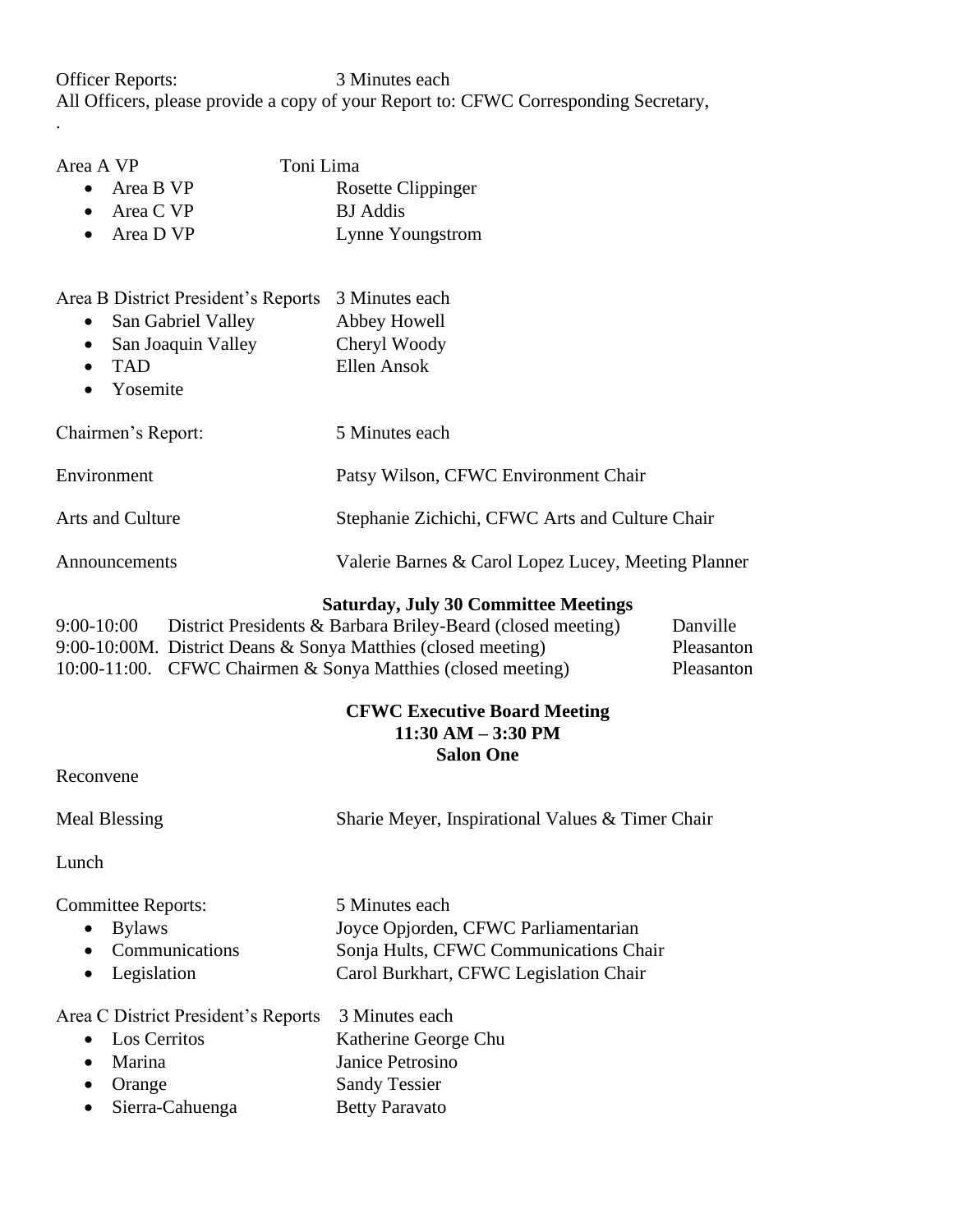| Chairmen's Reports:                                                                                                           | 3 Minutes each                                                                                                                                                       |  |
|-------------------------------------------------------------------------------------------------------------------------------|----------------------------------------------------------------------------------------------------------------------------------------------------------------------|--|
| <b>Officer Reports:</b>                                                                                                       | 3 Minutes each<br>All Officers, please provide a copy of your Report to: CFWC Corresponding Secretary                                                                |  |
| 2nd Vice President                                                                                                            | <b>Wendy Curran</b>                                                                                                                                                  |  |
| 1st Vice President                                                                                                            | Sonya Matthies                                                                                                                                                       |  |
| Announcements                                                                                                                 | Valerie Barnes & Carol Lopez-Lucey, Meeting Planner                                                                                                                  |  |
| 3:30 P.M.                                                                                                                     | <b>Convention Meeting</b><br>Pleasanton<br>Mary Sprague & Kathi McGraw, Co-Chairmen,<br>District President from Areas C&D, Convention Committee, Executive Committee |  |
| 5:00-6:00 PM                                                                                                                  | RECEPTION IN PRESIDENT'S SUITE                                                                                                                                       |  |
|                                                                                                                               | <b>CFWC Executive Board Meeting</b><br>6:30 PM $-$ 9:00 PM<br><b>Salon One</b>                                                                                       |  |
| Reconvene                                                                                                                     |                                                                                                                                                                      |  |
| <b>Meal Blessing</b>                                                                                                          | Sharie Meyer, Inspirational Values & Timer Chair                                                                                                                     |  |
| Dinner                                                                                                                        |                                                                                                                                                                      |  |
| Area D District President's Reports<br>DeAnza<br>$\bullet$<br>Palomar<br>$\bullet$<br>San Bernardino<br>$\bullet$<br>Southern | <b>Alison Eccleson</b><br>Nancy Jones<br>Kathleen Holm<br>Martha Pritchard                                                                                           |  |
| Chairmen's Reports:                                                                                                           | 3 Minutes each                                                                                                                                                       |  |
| <b>Convention Report</b>                                                                                                      | Mary Sprague, CFWC Co-Convention Chair<br>Kathi McGraw, CFWC Co-Convention Chair                                                                                     |  |
| <b>CFWC President's Report</b>                                                                                                | Barbara Briley-Beard                                                                                                                                                 |  |
| Program                                                                                                                       | <b>TBA</b>                                                                                                                                                           |  |
| Announcements                                                                                                                 | Valerie Barnes & Carol Lopez Lucey, Meeting Planner                                                                                                                  |  |
| <b>Recite The Collect</b>                                                                                                     | Wendy Curran, CFWC 2 <sup>nd</sup> Vice President                                                                                                                    |  |
| Let there Be Peace on Earth                                                                                                   | Edie Seger, Songleader                                                                                                                                               |  |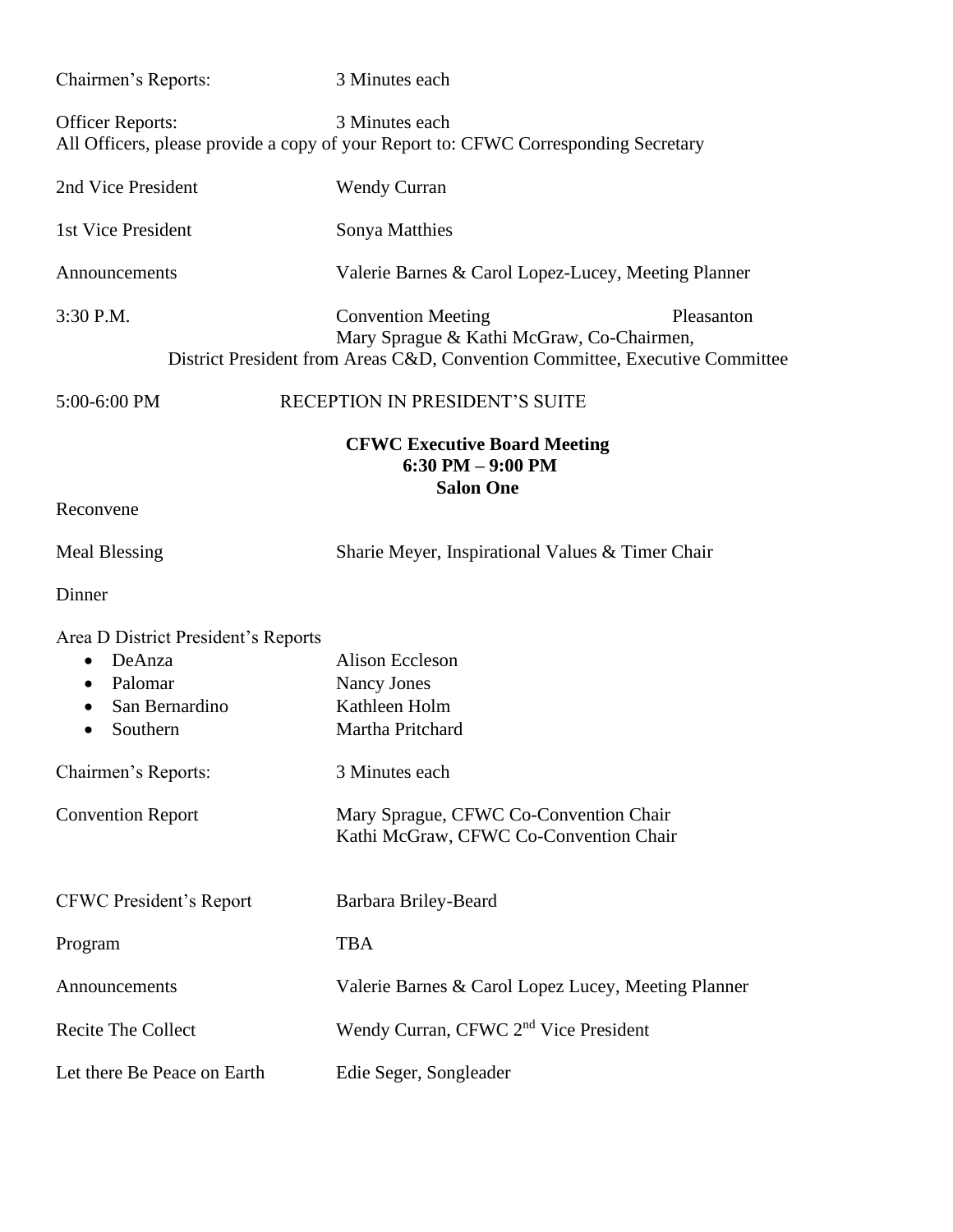

# **Menu for Summer Board Meeting**

(All meals include fresh green house salad with house dressing, chef's choice of accompaniments,dinner rolls and butter, desert and coffee, decaf and iced tea)

#### **Friday July 29, 2022 Lunch**

Tomato Soup, Chopped Cobb (Chicken) Salad Desserts each table will receive ½ Mango Cheesecake and ½ Carrot Cake Vegetarian Tofu Cobb Salad

#### **Friday July 29, 2022 Dinner**

Salad, Pan Seared Chicken Tiramisu Dessert Vegetarian Ratatouille Stuffed Eggplant

#### **Saturday, July 30, 2022 Lunch**

Chicken Tortilla Soup, Grilled Chicken Caesar Salad Desserts each table will receive ½ Carmel Apple Tart and ½ NY Cheesecake Vegetarian Grilled Tofu and Vegetarian Soup

#### **Saturday, July 30, 2022 Dinner**

Salad, Braised Short Rib Chocolate Mousse Cake Vegetarian Vegetable Paella

### **Meal Prices \$220.00 by check made payable to CFWC and sent to**

**Carol Lopez-Lucey 5811 Cattleya Way San Ramon, CA 94582**